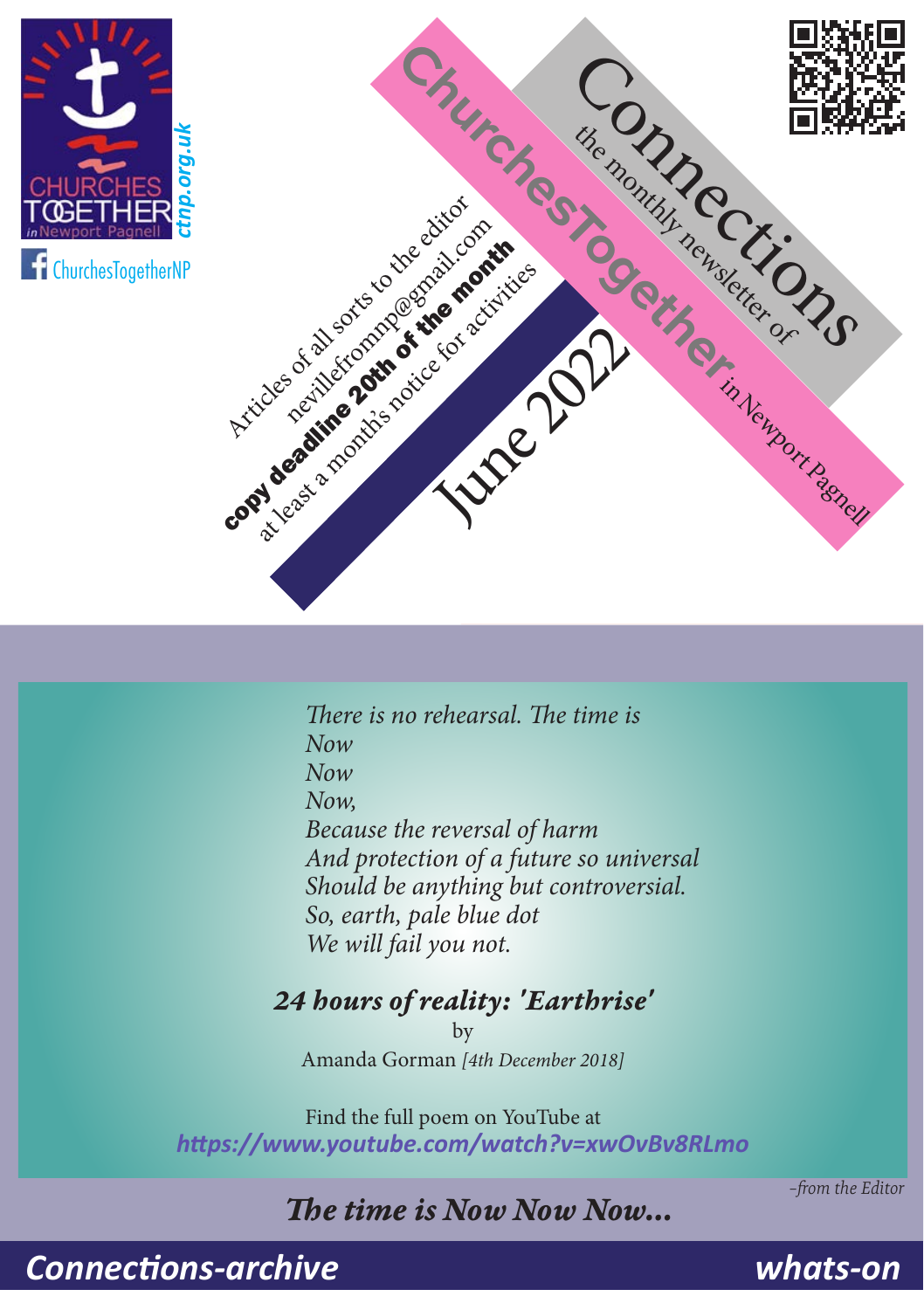### *A Personal Testimony*

Thave been informed that, in a recent CTNP Executive<br>meeting, it was decided that there was too much cont<br>on the current CTNP website and in *Connections*. and<br>that Revd Steve Wood and Revd Jo Clare-Young are to meeting, it was decided that there was too much content on the current CTNP website and in *Connections*. and that Revd Steve Wood and Revd Jo Clare-Young are to replace the website, focus on Facebook, and reduce or eliminate *Connections* .

I have no problem with the wish to present the website or any other communications in a different way. I do, however, take issue with the way this decision has been handled, and communicated to me.

This will therefore be the last *Connections* under the current editor.

I have freely given my time over quite a few years, not only to the website & *Connections*, but also at various times to leaflet and advertisement preparation. In addition, I have supported the current website server arrangement with CTBI, which provides free-of-charge hosting for the website and its data, to the financial benefit of CTNP.

My intention has been to include some content which questions, challenges, or triggers some thought or reflection.

A recent reader/viewer poll, with a 33% response, gave the following results:

|  |                                                 | Connections | CTNP website |
|--|-------------------------------------------------|-------------|--------------|
|  | very or generally<br>satisfied with the content | 77%         | 66%          |
|  | didn't like or didn't access 22%<br>the content |             | 33%          |

My thanks to all readers, viewers & contributors.

For anyone who has found any content of help on the website or in *Connections*, you may wish to make a copy soon, before it is all replaced.

*Neville Watson*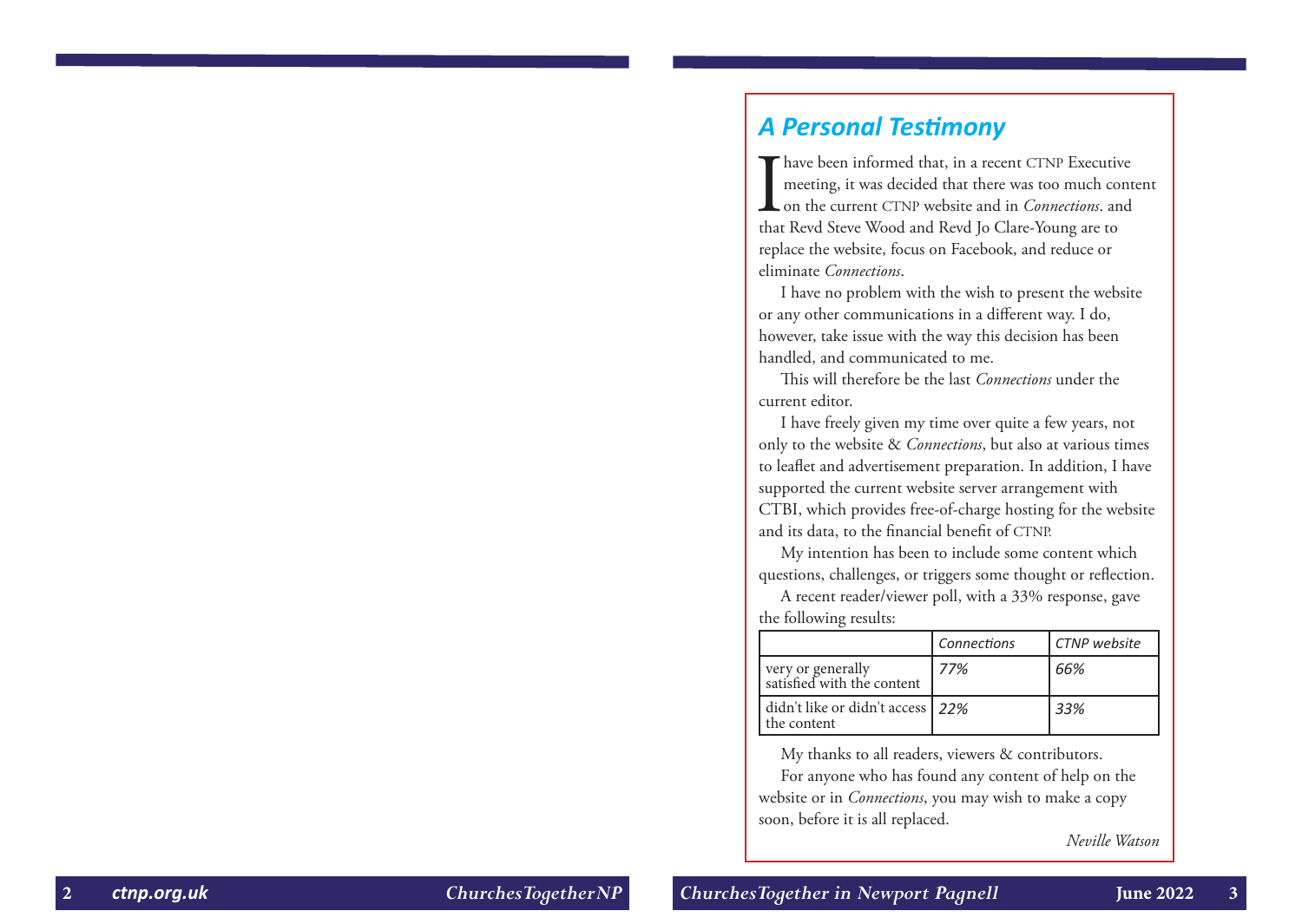#### from 24 February 2022

## Letter from a Minister **Encountering the unexpected for the people of Ukraine**, the wounded and the dead, young children and school children,

**WHO'D HAVE THOUGHT that Newport Pagnell Town FC would have** reached the final of the FA Vase? This wasn't on the agenda a year ago! Things happen so unexpectedly and at the time of writing the FA Vase final hasn't happened—but even as an Aston Villa fan I've still bought my ticket to see The Swans at Wembley! Unexpected things happen in life.

Three months ago, on a more tragic<br>level, we never expected to see the<br>battered remains of Ukrainian<br>cities. One day people were living normal level, we never expected to see the **L** battered remains of Ukrainian life and then the next day they were bombarded by artillery, killing family members and obliterating homes. Within days folk were forced to flee and live in a different country. It reminds me of my army chaplain days, during the 1990s, when I saw the destruction of the Bosnian conflict brought to cities like Sarajevo.

It is a stark reminder that life can change suddenly and turn our feeling of security upside down. The unexpected can also come in the form of serious illness, relationship break up or crime. Sometimes bad things happen because of others, ourselves, or a bit of both. Sometimes it is hard to see where the blame lies and we are understandably only conscious of our own pain and confusion.

I do not know of anyone who has never had bad things happen to them?!

However, Jesus has been to every dark corner of this life. The Bible speaks of a God who was crucified in order to himself pay the just penalty for all the crimes that humans commit. He knows what it is like experiencing every human mental and physical hellhole—because He has been there. Remember that Jesus was beaten, tortured and descended to hell.

The Lord paid the price for us, instead

of us, and because of us. We are forgiven because of what He did for us. He laid his life down to set us free. Not only did he descend into hell, but he rose again rescuing those who were in hell. Nothing can destroy the depth and power of God's love.

Since things can change so suddenly, and we won't be living on earth forever, surely it is important to seek to encounter God now? His Biblical promise is that He will wipe away all tears, pain and heartache—now and in the life to come.

Even though unexpected things happen, God's love and resurrection power still triumphs in the end. The resurrection of Jesus was unexpected to his generation and there are signs of the resurrection in our world today despite all the pain and heartache. Look for them and you will find them.

Soon we celebrate the Queen's Jubilee. She too has endured her share of private tragedy in this life. She has a faith in the same God I am writing about today. He is your God, her God and my God. He is the Lord of the Resurrection.

Even though you may be enduring difficult circumstances, ask Him into your heart and see what wonderful unexpected things then happen.

> *Revd Nick Evans, Rector of Newport Pagnell*

newly born infants, pregnant women, women and men, old women and old men, including those who experienced bombing and destruction here once before in 1942 (WWII), those ill in hospitals who had to be moved into basements or other locations, those killed in a theatre or shopping mall, those fleeing for their lives, those mourning, those defending their homes

## Україна—Ukraine

*Lead us, Lord, from death to life, from falsehood to truth, from despair to hope, from fear to trust, from hate to love, from war to peace; and let peace fill our hearts our world, our universe. Peace Peace Peace*

*Lord Jesus, you are the prince of peace; you speak 'peace' to our hearts; you are the peace that breaks down the dividing walls between us. Help us to be your peacemakers in this world of rivalries and fears, so that your peace like a river might flow freely and heal our world. Amen*

Blessed are the peacemakers, for they will be called children of God. *NIV Matthew 5:9 (2011)*



international prayer for peace

prayer for peace written by BRF's prayer advocate and author, Martyn Payne. Bible Reading Fellowship (2022)

**4** *[ctnp.org.uk](https://ctnp.org.uk) ChurchesTogetherNP ChurchesTogether in Newport Pagnell* **June 2022 5**

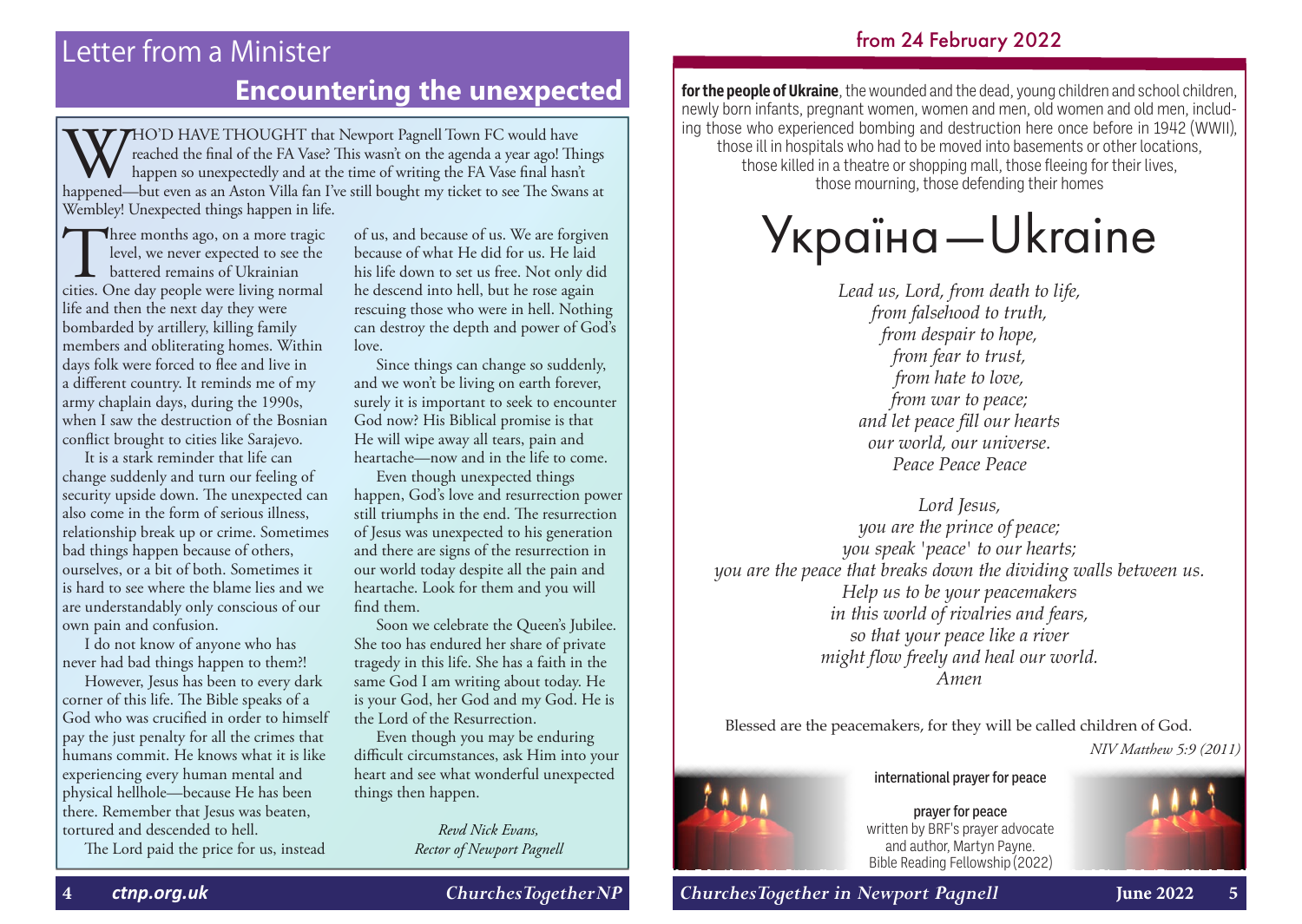## What to do? Where to start?

### **C**OMMENTS follow on some current headline issues:

sustainable home energy—moving home energy towards sustainable energy sources is a multi-part issue; whether renting or owning, now regular electricity suppliers claim 100% sustainable electricity, so everyone can make that switch;

removing gas, a fossil fuel, is more difficult, as the property owner is needed to make changes like switching the boiler for central-heating & water, and kitchen appliances; for big changes like these, the priority is not to do it immediately, but next time an appliance needs changing;

the goal is to be all electric; whether to have solar panels is a separate cost issue, although a consideration for intelligent regional grid supplies of the future;

beef & steaks—first, cows are only part of the methane problem; the fossil fuel industry itself leaks much into the atmosphere; for food, start with small changes and review as you go;

grow something—an indoor plant has leaves and processes CO<sub>2</sub> and also can give joy; with a front door-step or patio you can add a few pots; even grow a small fruit-tree and enjoy the fruit; with a few square meters of garden or more, the sky's the limit: fruit, vegetables, flowers, fragrant scents & greenery;

electric cars—if you have a car, don't



rush out and replace it with an electric version; that replacement car has already Ria: caused its own allocation of manufacturing emission costs, which in themselves, take some time to offset against the emission savings from electric operation; but next time you need to change the car, review the options at the time;

recycling—reuse an item as a whole, repaired, or for the parts and metals;

plastic—is a special case, because the damage is now so enormous, and the distribution worldwide; the preferable option is elimination—avoid the need for the plastic item in the first place;

one glimmer of hope is plantbased starch clear plastic, which can be composted after use;

> **D** ACKGROUND articles and links for  $D$  the Climate Crisis may be found at

- *[ConnectionsDec2021](https://ctnp.org.uk/docstore/189.pdf)*: why time has run out—the UN Emissions Gap Report 2020
- *[ConnectionsOct2021](https://ctnp.org.uk/docstore/185.pdf)*: why we are running out of road—unsustainable life-styles & too little action
- *[ConnectionsMar2022](https://ctnp.org.uk/docstore/193.pdf)*: why do anything? Why care?

e-BOOKS *[Speed & Scale](https://www.kobo.com/gb/en/ebook/speed-scale-3) [The Future We Choose](https://www.kobo.com/gb/en/ebook/the-future-we-choose-surviving-the-climate-crisis)*

**FROM NOW ON, if we haven't**<br>been emphasising the urgency of<br>Environmental Crisis, we must s<br>doing so. Let's use the word 'must', no been emphasising the urgency of the Environmental Crisis, we must start doing so. Let's use the word 'must', not 'should' or 'could'. Let's not be embarrassed or weak-hearted about stressing the urgency of the situation. I have four demands.

**1. go vegan** A University of Oxford Report 19May2019 concluded that adopting a vegan diet is "the single biggest way to reduce your impact on planet Earth." And in the latest UN IPCC Report, three steps are indentified to end climate catastrophe, to protect the planet from environmental disasters linked to climate change. Commit to: (i) eat plantbased, (ii) use less carbon energy, and (iii) remove  $CO<sub>2</sub>$  from the atmosphere.

**2. buy organic** Healthy soils store carbon, help prevent flooding & droughts, provide healthy food and support nature and wildlife. We need healthy topsoil for growing crops, but it's rapidly disappearing, eroded when trees are cut down for growing cash crops and grazing livestock. It is being washed away into rivers and seas from lack of trees and vegetation to hold it in place, and it is being degraded by the use of chemical fertilisers, herbicides, pesticides. Global warming, spread of diseases, flooding and water ecosystem contamination all worsen with loss of topsoil. One estimate gives us only 6 more decades before we run out of topsoil. That is a nightmare scenario.

**3. live simply** Basically, buy nothing at all without questioning the need. Our economy thrives on advertisements urging us to buy goods, and on everyone buying and selling. But the manufacture, use and disposal of those goods are damaging the environment, so we must change that old economic model. Production which

enhances or at least does not harm the natural environment needs to take over from the old model. We can help force the change by not buying if we can do without, and when we do buy, choosing the eco-friendly offering.

Also, living simply doesn't just mean doing the least damage to the planet. It means living in harmony with our fellow humans and animals, sharing resources, taking only what we need so that other beings have what they need to survive. Truly a holy lifestyle.

**4. lobby the powerholders** Your vote has put our political leaders–Local Authority and Government–in power. Is it surprising that they act out of petty, short-term selfinterest? We need to use our vote to change the old models. Jobs and incomes which are not eco-friendly are not acceptable.

A vote for the Animal Welfare Party or the Green Party is not wasted, because it is telling the other parties what your vote depends on; it's an incentive for them to become more eco-friendly.

Also, regularly write to your representatives calling for more ecofriendly policies–rewilding/promotion of plant-based meals in schools, hospitals, events/transition to green jobs, green businesses, green farming/retrofitting homes for energy efficiency/new homes to be made energy efficient and so on.

*These four lifestyles are necessary to combat climate change, and we should (must) make sure that everybody knows. They are all part of the renewing and rewilding that is necessary to save our planetary ecosystems and ourselves.*

Everything helpful is worth doing. Don't ask 'is that worth the effort?'. **Ask 'what more can I do?'.**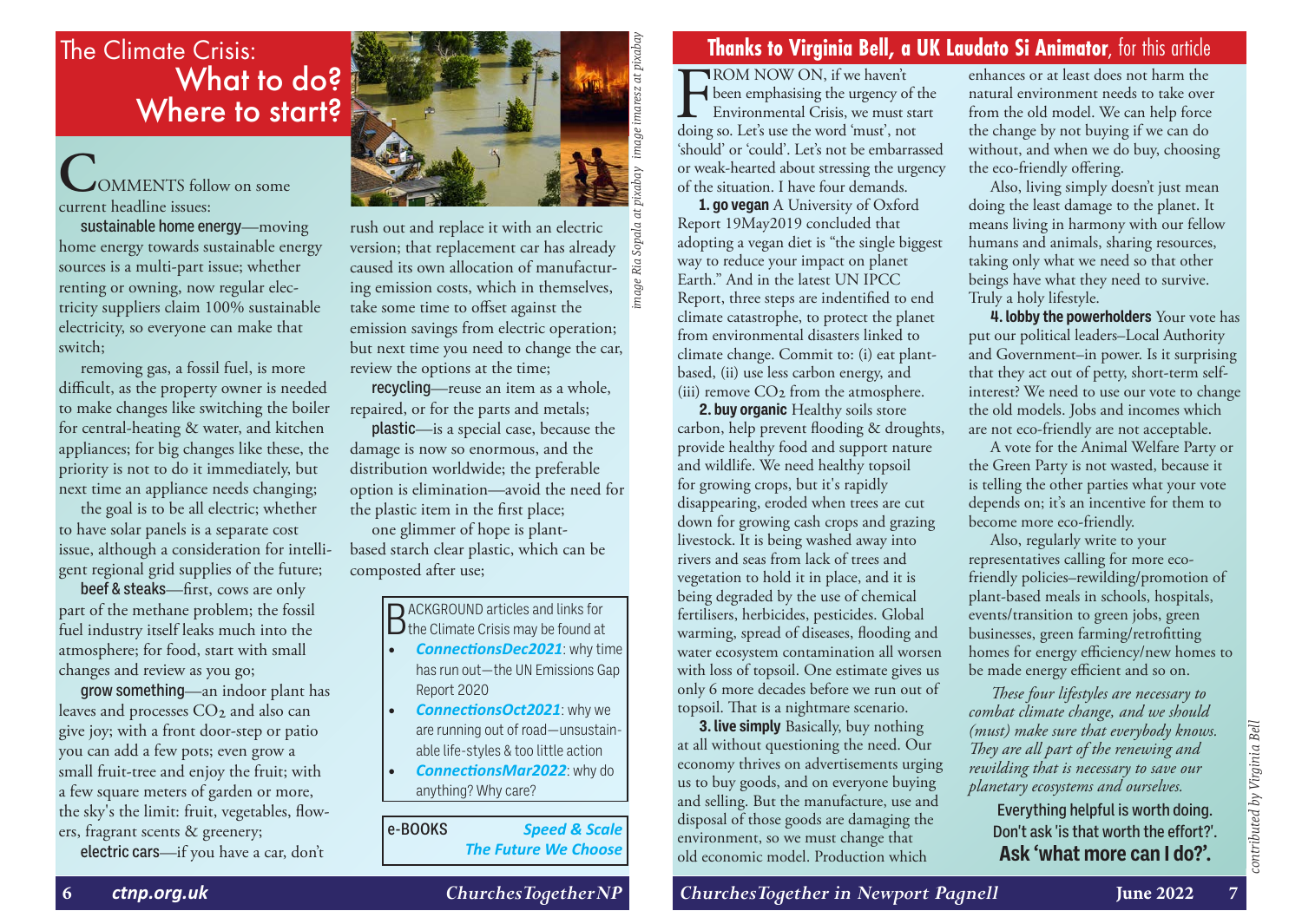*Newport Pagnell Methodist Church* 

## *Teapot and Sing*



*Tuesday 12th July 2022 Tuesday 9th August 2022 Tuesday 13th September 2022 Tuesday 11th October 2022 Tuesday 8th November 2022 Tuesday 13th December 2022* 

#### *2.00 to 3.00 pm*

*Come and join us for hymn singing, welcome refreshment and thoughtful reflection all in a dementia-friendly environment.* 



## Coming events in JUNE and beyond

*JULY*

Saturday 9th 10am–4.30pm

*AUGUST* **Cream Tea** Sunday 7th 2pm–5pm

**Walk through the Bible**

Parish Church, High Street.

(If wet, in St. Luke's Church)

garden of Ralph and Jennifer Mazzone, 120 Wolverton Road, Newport Pagnell

*[ctnp.org.uk/whats-on](https://ctnp.org.uk/whats-on)*

#### *JUNE*

**Floral Jubilee**  Friday 3rd–Sunday 5th 10am–4pm Parish Church, High Street.

#### **CTNP Forum & AGM**

Thursday 16th 7.30pm Methodist Church, High Street

#### **Baby & Toddler Fair**

Saturday 18th 11am–2pm United Reformed Church, High Street

**Community Larder–combat food waste** Wednesdays 11am–1pm United Reformed Church, High Street

#### coming in August

*Churches Together in Newport Pagnell* CTNP HOLIDAY CLUB

**PLANNNG** for this year's CTNP Holiday Club<br>
material from Scripture Union 'On your marks'.<br>
We look forward to welcoming children aged has begun. This year a sporting theme uses We look forward to welcoming children aged 5 to 11.

#### **10am–12.30pm 15th–18th August 2022 (planned)**

**IF YOU WISH TO VOLUNTEER to help with the Club, please complete the application form that F YOU WISH TO VOLUNTEER to help with the** appears when you click *[VOLUNTEER](https://npbc.churchsuite.com/forms/rqgjczk3)*.

**IF YOU ARE A PARENT OR GUARDIAN wishing to** 

IF YOU ARE A PARENT OR GUARDIAN wishing to register your child/ren to attend the Club, please click **[REGISTER](https://npbc.churchsuite.com/forms/dbcclnta)**. You will be asked to submit your own details, and will then receive an email with a further link to register a child. You can use the second link as many times as necessary to register all your children who want to attend.



**8** *[ctnp.org.uk](https://ctnp.org.uk) ChurchesTogetherNP ChurchesTogether in Newport Pagnell* **June 2022 9**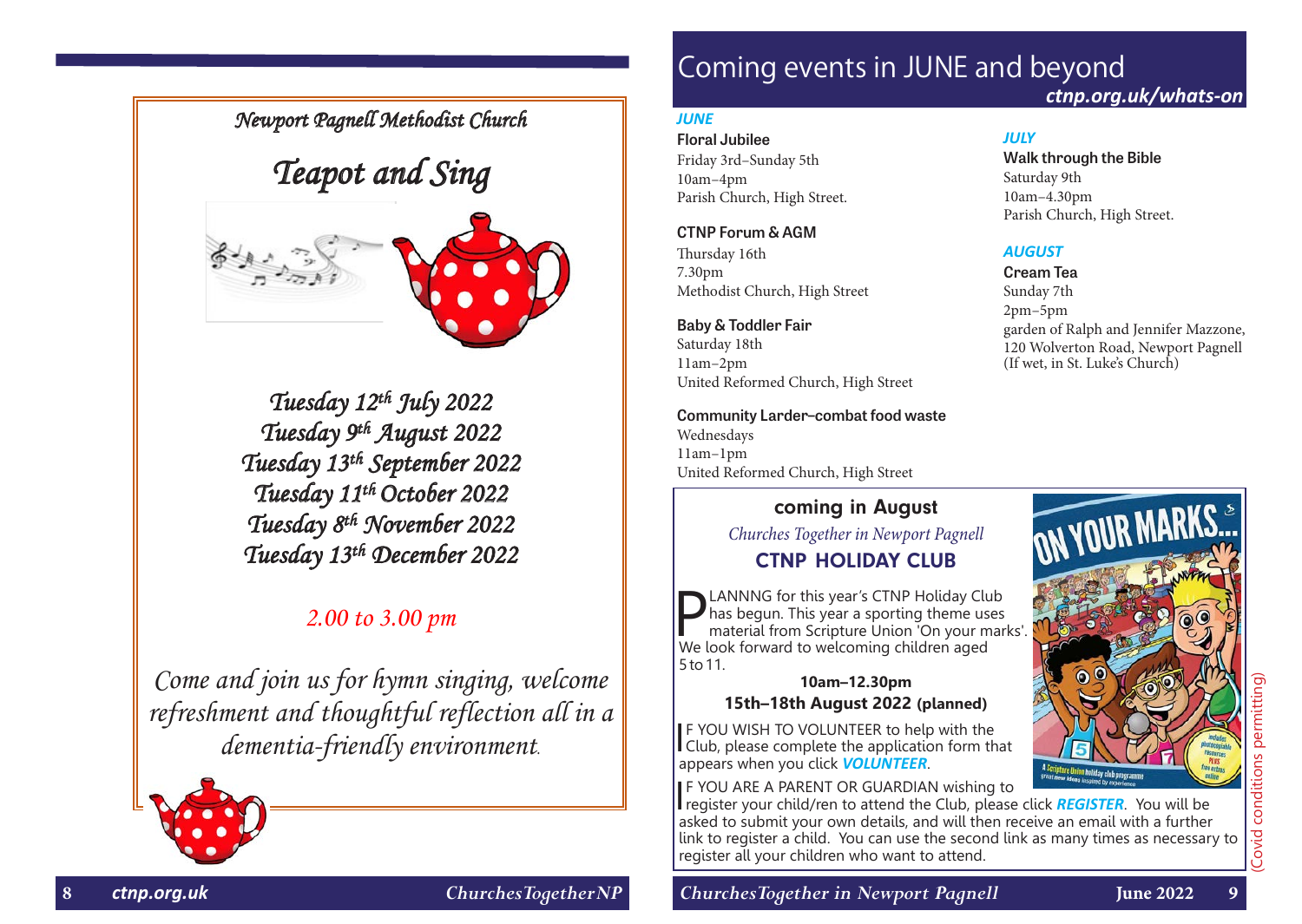# **Memory Clubs**

Helping you live well with memory loss, dementia or cognitive impairment





#### **NEWPORT PAGNELL MEMORY CLUB**

The Brooklands Centre, Ousebank Street, Newport Pagnell, MK16 8AN Call: 07518 412 389 Email: hazel\_reynolds@hotmail.co.uk

#### **STONY STRATFORD MEMORY CLUB**

Stony Stratford Community Church, Horsefair Green, MK11 1JW Call: 07518 412 389 Email: office@stonystratfordcommunitychurch.co.uk or hazel\_reynolds@hotmail.co.uk

#### **ASPLEY GUISE MEMORY CLUB & Carers Group**

Aspley Guise Village Hall, Woburn Lane MK17 8JS Call: 07896 060 200 Email: dianebroadbent6@gmail.com

#### **WATER EATON MEMORY CLUB**

Water Eaton Church Centre, Drayton Road, MK2 3RR Call: 07510 203 166 Email: info@memoryclub.co.uk

## On-going activities

#### *[ctnp.org.uk/](https://ctnp.org.uk/info)info*



monthly next date Tuesday 14th June 2pm–3pm Newport Pagnell Methodist Church

COME AND JOIN in hymn singing,<br>welcome refreshment and thoughtful reflection, all in a dementia-friendly environment.

Future dates at *[ctnp.org.uk/whats-on](http://ctnp.org.uk/whats-on)*

near others, especially vulnerable people of all ages, remember Covid-19 precautions *The virus can move between people, vaccinated or not;*

#### *EHS co-ordinators*

| Jenny | 01908 616718 |
|-------|--------------|
| Julie | 07921 194378 |
|       | 01908 615197 |

Also: vacancies for a deputy chair and committee reps for St Bede's and the Anglican churches. More about EHS at *[CTNP.../info/ehelpscheme](https://ctnp.org.uk/info/ehelpscheme)*

#### FOOD BANK XTRA

 $\Gamma$ OOD BANK donations accepted at<br>• the Parish Church, High Street, NP

- 
- 
- 
- the Parish Church, High Street, NP Lovat Hall (NP Baptist Church) the Medical Centre, High Street, NP major supermarkets with a Food- Bank trolley/container for donations the new FoodBank depot at
- 14 Burners Lane, Kiln Farm MK11 3HB

There is no longer a collection point at the URC in Newport Pagnell.

### see *[www.mkfoodBank.org.uk](http://www.mkfoodBank.org.uk)* for

- 
- 
- FoodBank Xtra contact details<br>contact to make donations of money

#### The Newport Pagnell CTNP Emergency Help Scheme

FOR NEWPORT PAGNELL residents, who need help with a lift to attend a clinical<br>appointment at a local bospital or medical appointment at a local hospital or medical centre. *Please contact an EHS co-ordina***tor.** Passengers are asked for a small fixed contribution to cover driver expenses.

Volunteer drivers are DRB checked (at no charge to the volunteer) and maintain Covid-safe standards on all journeys.

There is a constant need for drivers. If you drive a car and are willing to spare the odd hour during the week to take Newport Pagnell residents to local healthcentres, MK hospital or occasionally further afield, then *please get in touch* with

- one of the EHS coordinators, or
- the EHS chairman, John Gordon (07790626814 email: jandagordon@yahoo.co.uk)

#### **10** *[ctnp.org.uk](https://ctnp.org.uk) ChurchesTogetherNP ChurchesTogether in Newport Pagnell* **June 2022 11**